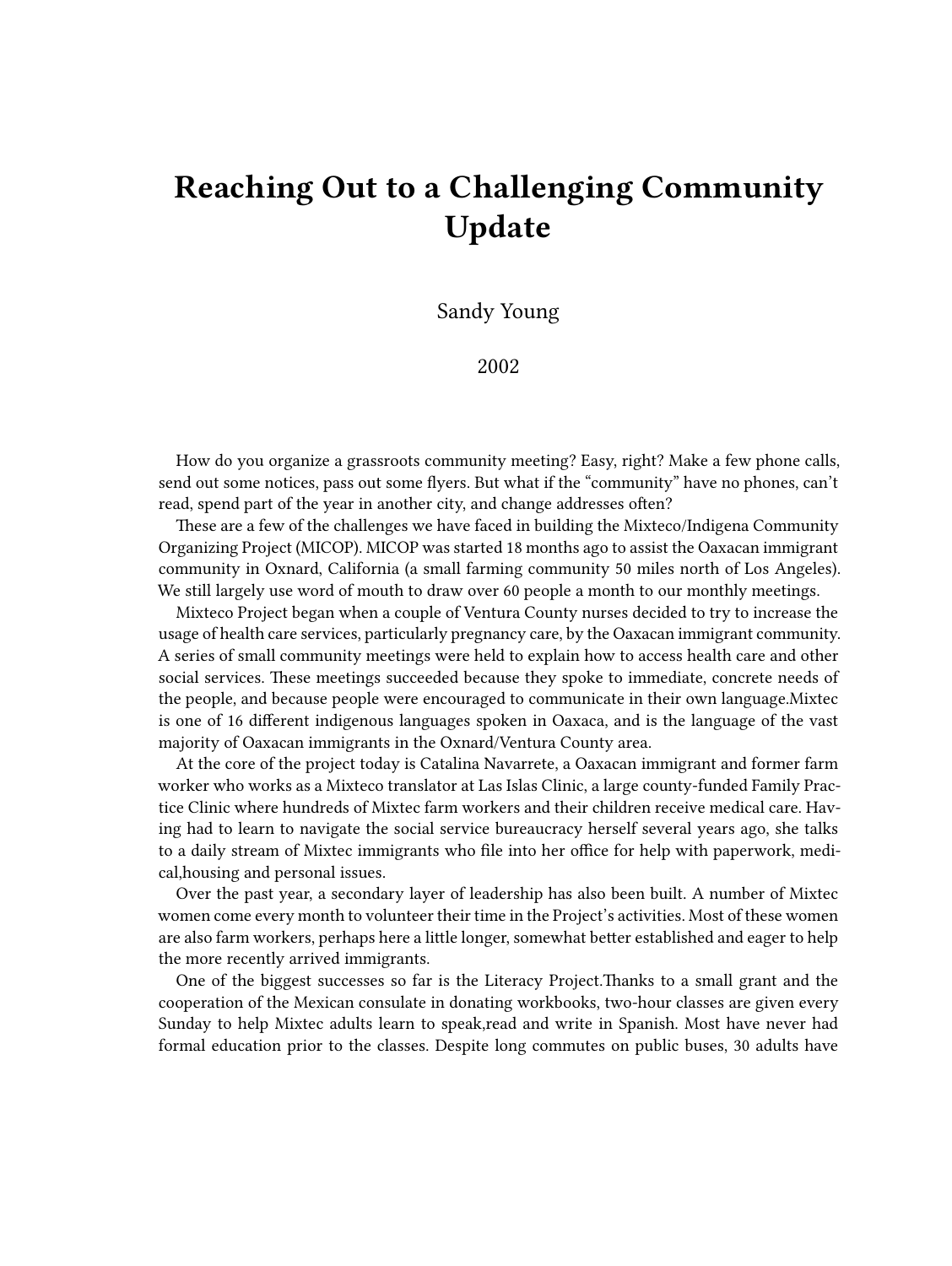attended the classes, and we plan to expand to new times and locations. Mixtec volunteers assist the teacher with the classes.

At first, we considered conducting the classes in English, the language the immigrant children learn in school. But in the course of the discussion, it became clear that Spanish is the more important second language. It is the language of the agricultural community in California—the foremen, the other workers, the union leaders. It is also the language of the vast majority of people renting living quarters to the agricultural community. All throughout Oxnard, Spanish is the primary language. Adults may live there for 20 years and never learn English — it's just not necessary.

This phenomenon can be seen throughout Southern California,and no doubt in many other regions as well. In Los Angeles, when Asian small business owners arrive, they often learn Spanish before they learn English. It's more important to their survival. Ultimately, then, we decided on Spanish as the language of instruction.

Food distribution is another important ongoing activity of the MICOP. Non-perishable USDA surplus food is ordered once a month, and reorganized for pickup by families in need. Some emergency food is always available, and a mobile food pantry is being planned to meet the ongoing problem of lack of transportation. Over 20,000 pounds of food has already been distributed.

Mixteco Project's goal is building (rebuilding, really, since Mixtec tradition emphasizes social responsibility) a strong community structure. Meetings are run by Mixtec members themselves. English and Spanish speaking supporters come to meetings to lend support and make presentations on topics such as health care, safety, housing, education, domestic violence and legal issues. Each month, more community members speak out on the issues they feel are important.

For instance, last month two representatives from the Mexican Consulate came to explain how people could obtain Mexican ID cards, and how committed the Consulate was to helping people out. But rather than simply nodding in gratitude, members wanted to know why they had to wait all day at the Consulate, why they were denied ID cards for not having forms of identification such as birth certificates which don't even exist for most Mixteco people, why there are no Mixteco translators at the Consulate. The Consulate has already made some important changes in their procedures due to this community pressure.

The social upheaval the Mixtec people have experienced incoming to the United States is enormous. They have lived in the same area of Southern Mexico since at least 100 AD. Their way of life based on subsistence farming changed little over the centuries despite the invasion of Aztec and Spanish conquerors and the American tourist. Their language and culture remain strong. But severe soil erosion has made even a marginal existence impossible in many native communities.Children routinely marry and leave for northern Mexico or the U.S. at 13 or 14—often having only the name of a relative in a town like Oxnard. They arrive with nothing more than strong backs and a determination to survive. In place of small, cohesive communities based on generations of family associations, communities with shared traditions, language and beliefs, they arrive by twos or threes. Isolated even from other immigrants from their same Oaxacan towns, they are dispersed into a town of 100,000 people, most of whom share none of their previous way of life.

It is a brutal transition, and yet what is most striking about these people is their strength of character, their strong commitment to their families, their humor, grace and dignity. We,the non-Mixtec supporters in the project, are struggling to help them rebuild their community and succeed in their adopted homeland.